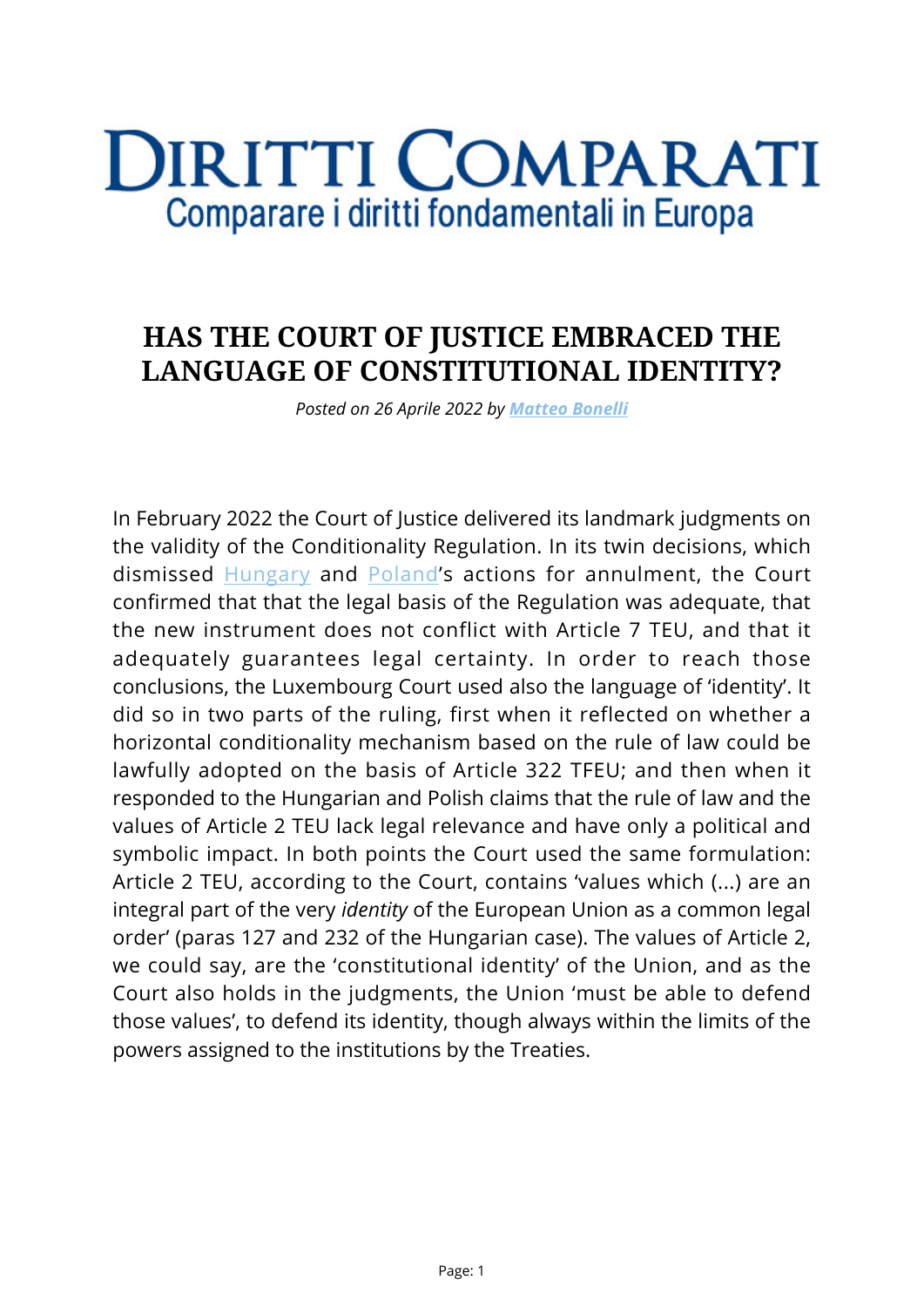There is then a second 'identity' dimension in the Court's decisions, which links the discourse on the EU's identity to the *national* identities of the Member States. The Court refers in para 233 of the Hungarian case to Article 4(2) TEU, which asks to the EU to respect the national identities of the Member States, and argues that it derives from that provision that the Member States 'enjoy a certain degree of discretion in implementing the principles of the rule of law'. Yet, the Court immediately adds, it does not follow from Article 4(2) that 'the obligation as to the result to be achieved' (i.e., the respect for the rule of law) varies from one Member State to the other. On the contrary, while the Member States maintain separate national identities, they 'adhere to a concept of "the rule of law" which they share, as a value common to their own constitutional traditions, and which they have undertaken to respect at all times'.

The first analyses of the decisions [\(Pohjankoski](https://issuu.com/eulawlive/docs/weekend_edition_no_91?e=40736167/90811008); [Kirst;](https://issuu.com/eulawlive/docs/weekend_edition_no_91?e=40736167/90811008) [Sachetti;](https://www.diritticomparati.it/once-more-with-feeling-il-finale-annunciato-del-ricorso-per-lannullamento-del-meccanismo-di-condizionalita-relativo-alla-rule-of-law-sentenze-c-156-21-e-c-157-21/) and, most notably, [Faraguna and Drinóczi](https://verfassungsblog.de/constitutional-identity-in-and-on-eu-terms/) and [Bartole and Faraguna\)](https://www.diritticomparati.it/la-condizionalita-nellunione-i-carrarmati-fuori-dellunione/) have already discussed the Court's use of the identity language and have highlighted in particular two aspects. First, they noted the novelty of using the concept of 'identity' with reference to the EU legal order, and the – admittedly modest – elaboration of a 'EU constitutional identity'. Second, they underlined the rare clarity of the Court in setting out what counts – with a little wordplay - as a 'constitutional' 'constitutional identity', that is to say, what national identity claims are acceptable at the EU level, namely claims that are not in contrast with the common EU values of Article 2 TEU.

Not as much attention (but see Selejan-Gutan and [Hogic](https://www.diritticomparati.it/supremacy-of-eu-law-and-judicial-independence-in-romania/)) has been dedicated to two other recent developments before the Luxembourg Court: the decision of the Court in the *[RS](https://curia.europa.eu/juris/document/document.jsf?text=&docid=254384&pageIndex=0&doclang=en&mode=lst&dir=&occ=first&part=1&cid=4750344)* [case](https://curia.europa.eu/juris/document/document.jsf?text=&docid=254384&pageIndex=0&doclang=en&mode=lst&dir=&occ=first&part=1&cid=4750344), related to the independence of the judiciary in Romania and the conflict between the Court of Justice and the Romanian Constitutional Court; and an [Opinion of](https://eur-lex.europa.eu/legal-content/EN/TXT/HTML/?uri=CELEX:62020CC0391) [Advocate General Emiliou](https://eur-lex.europa.eu/legal-content/EN/TXT/HTML/?uri=CELEX:62020CC0391) in a case referred by the Latvian Constitutional Court. Both cases also deal with questions related to constitutional identity, though exclusively from the perspective of *national* constitutional identity. What is remarkable in both the judgment and the Opinion is the level of detail with which the Court of Justice and the AG deal with the national identity questions, something that stands in contrast with the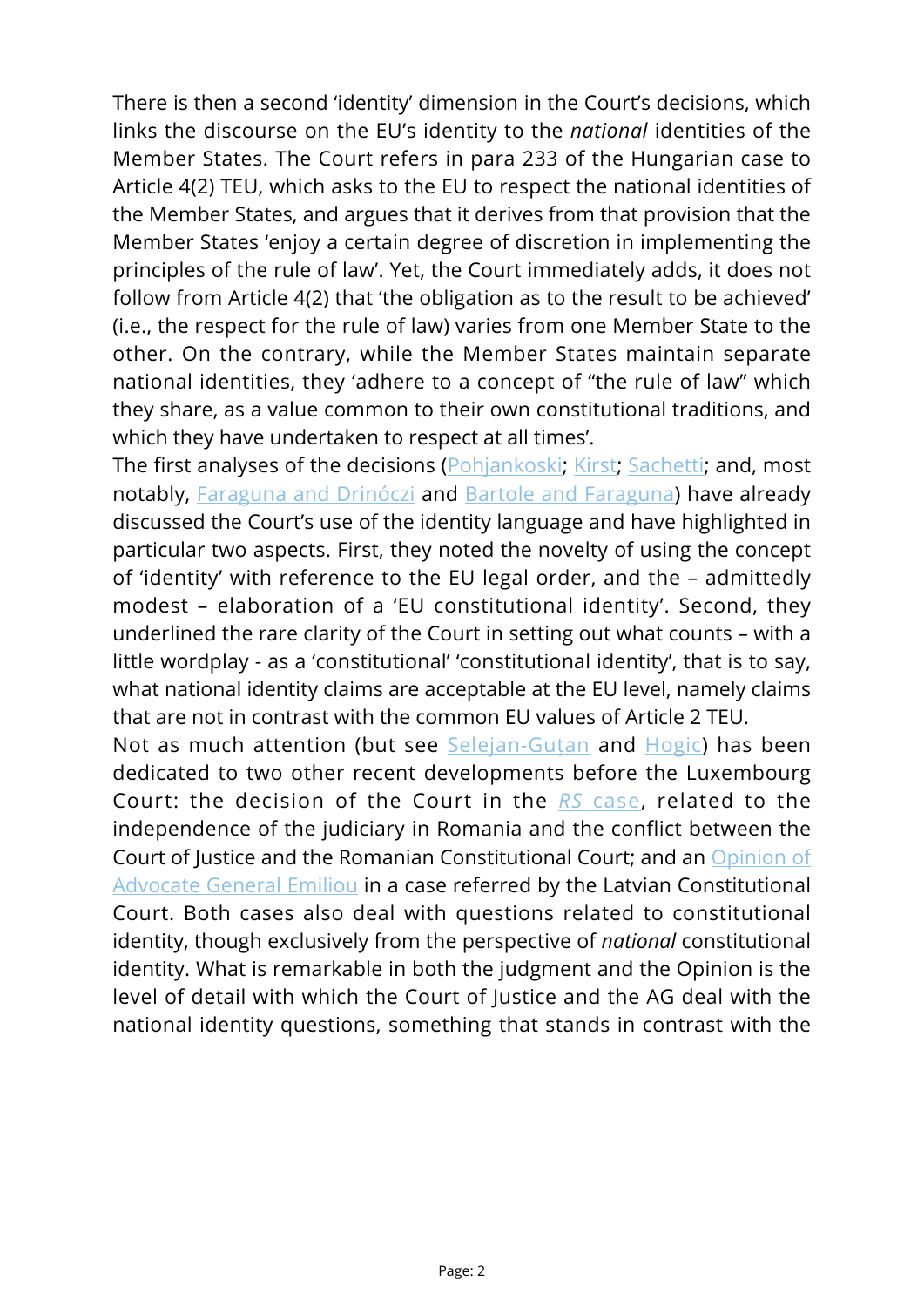usual reluctance of the Court in elaborating on Article 4(2) TEU, as also highlighted by AG Emiliou in his Opinion (see also [Faraguna](https://kluwerlawonline.com/api/Product/CitationPDFURL?file=Journals%5CEURO%5CEURO2021020.pdf)).

In the Romanian case, the Court develops the point on national identity on its own motion, taking into consideration the broader background of the case pending before the referring court. It assesses in particular the previous refusal of the Romanian Constitutional Court to give effect to another preliminary ruling decision of the CJEU, a refusal that was grounded also on constitutional identity arguments. The Court develops an unusually clear analysis of how Article 4(2) TEU may (and may not) be used. In para 69, it holds that the Court of Justice may under Article 4(2) be called to determine whether a EU law obligation undermines the national identity of the Member States. At the same time, the Court strongly states that the national identity provision 'has neither the object nor the effect of authorising a constitutional court of a Member State … to disapply a rule of EU law, on the ground that that rule undermines the national identity of the Member State concerned as defined by the national constitutional court'. While the statement as such is not surprising, in the sense that the established case law of the Court had never endorsed such a possibility, the firm stance of the Court is, to my knowledge, unprecedented. The Court in any event does not stop there. It continues by stating that if a national court considers that a secondary EU law provision infringes that national identity of its Member State, that court should stay the proceedings and refer a preliminary question of validity to the Court of Justice. The latter will then assess whether that secondary EU law norm should be annulled because it infringes the obligation to respect the national identity of the Member States. Again, this might not be a groundbreaking conclusion (among others, [Di Federico](https://kluwerlawonline.com/journalarticle/European+Public+Law/25.3/EURO2019021) had already convincingly explained that the national identity clause serves as a benchmark for the validity of secondary EU law), but the Court reiterates it with uncommon clarity.

Few days after the ruling of the Court of Justice in *RS*, AG Emiliou published his opinion in case *Cilevičs and others*. This is a preliminary reference from the Latvian Constitutional Court dealing with a completely different issue: whether national legislation requiring higher education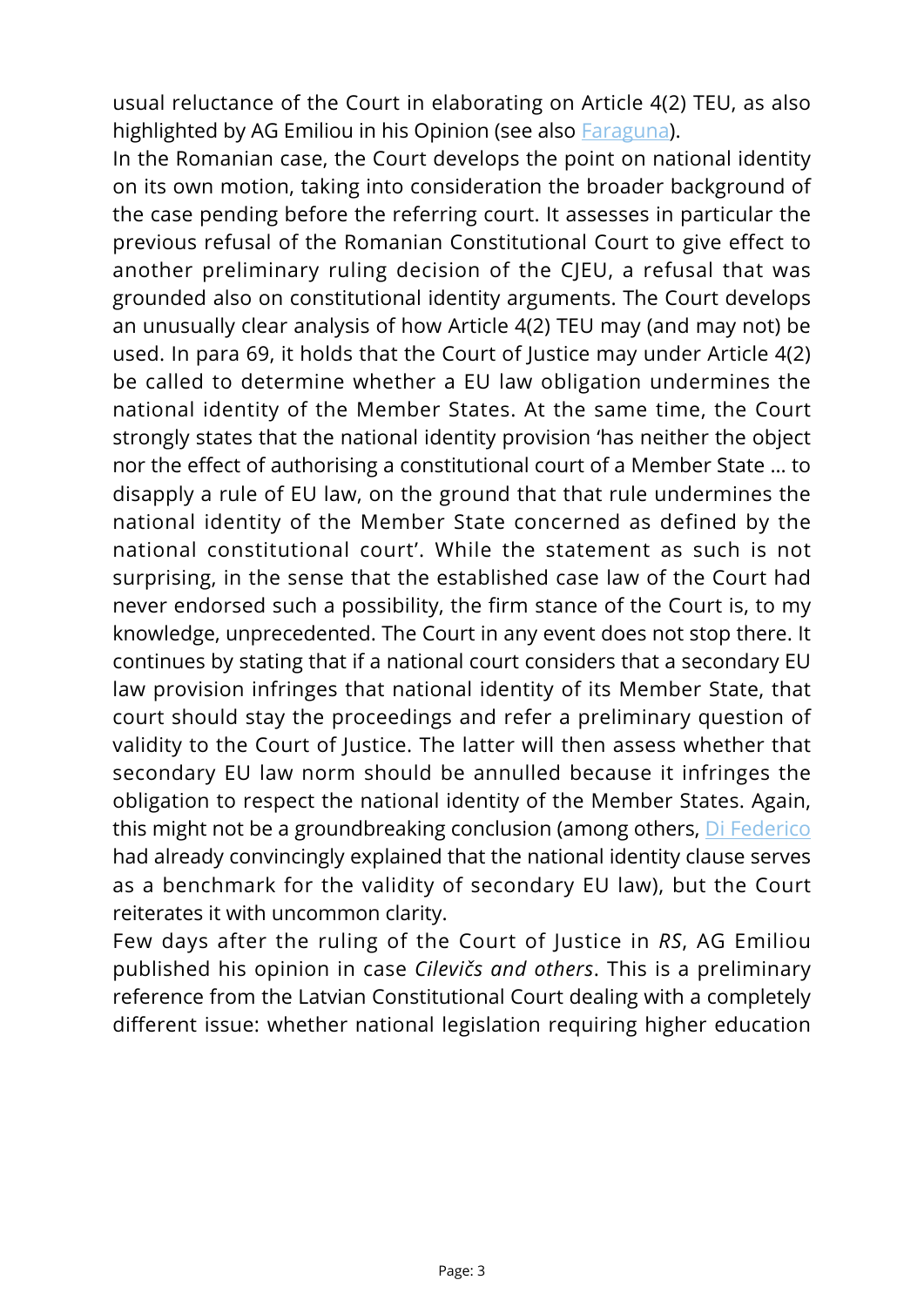institutions to offer courses only in the national language is compatible with EU law. One of the possible justifications presented by the Latvian government for this restriction to free movement was that the national authorities wished to protect and promote the national language, which is in turn considered to be part of the Latvian national identity. In order to tackle this argument, the Opinion offers a broad discussion of the roles and functions of Article 4(2) in the EU constitutional framework. AG Emiliou starts by acknowledging that until today, 'the Court has not elaborated on the concept of 'national identity' or on the nature and scope of the 'national identity clause' set out in Article 4(2) TEU'. In particular, it remains unclear whether and to what extent 'Article 4(2) TEU may be interpreted as introducing a horizontal or general clause that Member States may invoke in order validly to claim derogations from the EU rules'. AG Emiliou puts forward five points on the issue. First, he argues that Article 4(2) TEU has 'a dual nature'. On the one hand, it can work – in line with what seen earlier in *RS* – as a benchmark or parameter for the validity of EU law and acts. On the other hand, Article 4(2) TEU also requires to EU institutions, including the Court, to take 'into account Member States' national identities when interpreting and applying EU law'. As a second point, the Opinion deals with the scope of Article 4(2). The AG prefers a narrow reading of the provision, arguing that it can only be invoked with regard to '*core* constitutional elements of a Member State' (for a similar view, [De Witte\)](https://kluwerlawonline.com/journalarticle/European+Public+Law/27.3/EURO2021026). While it is not for the EU or the Court to determine what elements form part of that core of national identity, the Member States' discretion is limited; otherwise, Article 4(2) would become 'an all-too-easy escape clause from the rules and principles of the EU Treaties'. A third element discussed in the Opinion is in line with the considerations offered in the decisions on the Conditionality Regulation: in clear terms, the AG states that the national identity claims raised by a Member State must always be compatible and in line with the values affirmed in Article 2 TEU. Considering that these values are 'common' to the Member States, 'Article 4(2) TEU cannot be considered to derogate from 2 … TEU'. In his fourth and fifth considerations, the AG then sets out how, in his view, a national identity claim should be resolved when the question concerns the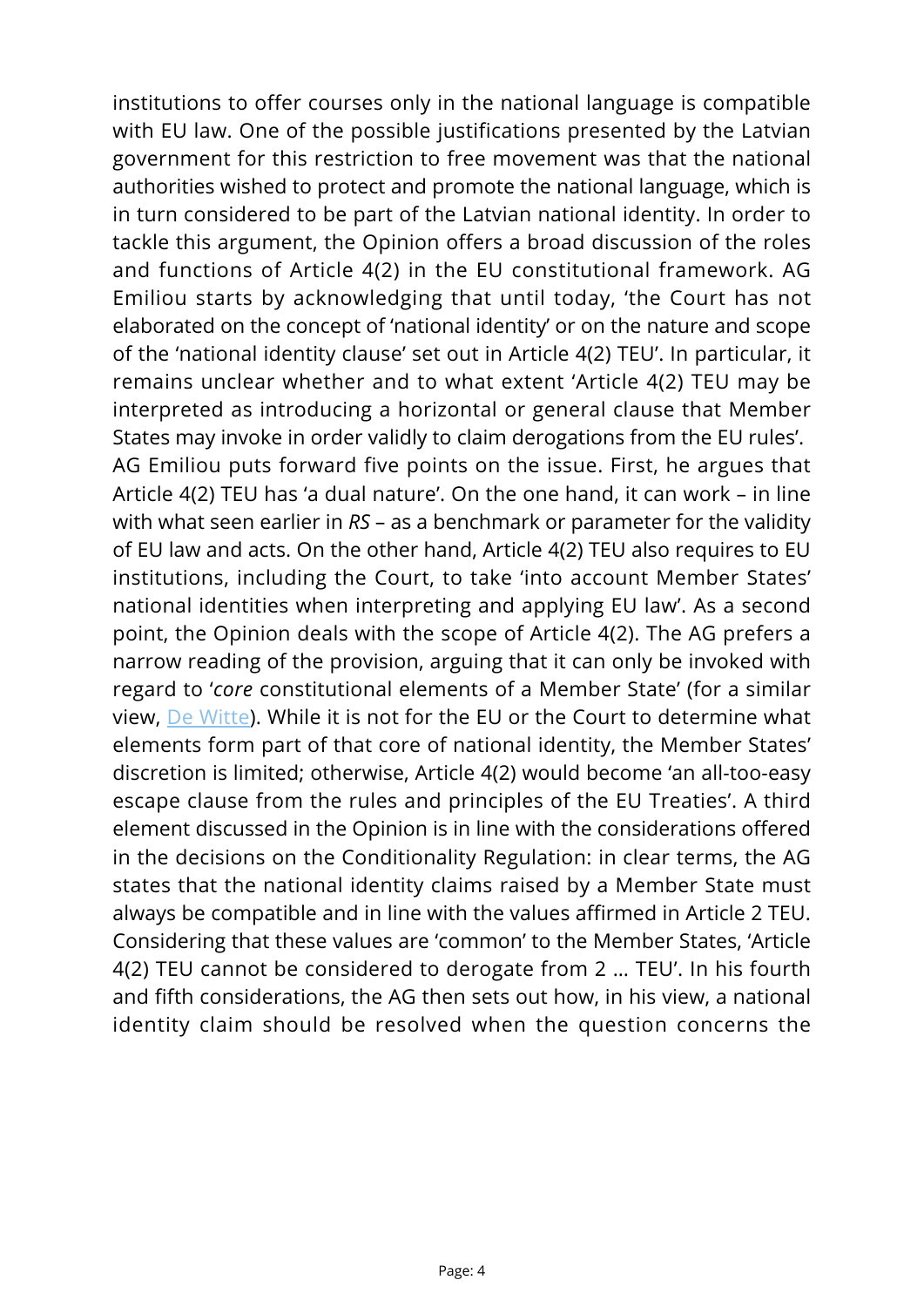compatibility of a national measure with EU law. AG Emiliou argues that a proportionality test should take place and that the Court of Justice should, in cases such as those referred by the Latvian court, leave the final decision to the competent national court, rather than reaching a 'firm conclusion' on proportionality.

All considered, the Opinion of the AG is highly stimulating. It relies on the Court case law (in particular *[Runevič-Vardyn and Wardyn](https://curia.europa.eu/juris/liste.jsf?language=en&num=C-391/09)*, *[Bogendorff von](https://curia.europa.eu/juris/liste.jsf?num=C-438/14) [Wolffersdorff](https://curia.europa.eu/juris/liste.jsf?num=C-438/14)*[,](https://curia.europa.eu/juris/liste.jsf?num=C-438/14) and *[Sayn-Wittgenstein](https://curia.europa.eu/juris/liste.jsf?num=C-208/09)*) and existing scholarship (among others, [Di Federico](https://kluwerlawonline.com/journalarticle/European+Public+Law/25.3/EURO2019021), [Millet,](https://kluwerlawonline.com/journalarticle/European+Public+Law/27.3/EURO2021027) [Schill and von Bogdandy](https://kluwerlawonline.com/journalarticle/Common+Market+Law+Review/48.5/COLA2011057)) in the attempt to formulate a more precise doctrine to operationalize and manage national identity arguments. In some senses, the Opinion seems favourable to possible national claims, for example when it argues that the proportionality assessment should be left to the national court. At the same time, the AG clearly reaffirms the pre-eminence of the common values provision of Article 2 TEU on the national identity clause of Article 4(2) TEU, and that the latter cannot be used as a unilateral 'escape clause' from EU law.

Now, the three judgments and the AG Opinion should probably not be considered a total paradigm shift in the Court's approach to constitutional identity. On the EU side, in the decisions on the Conditionality Regulation, the references to identity were not truly decisive for the Court's conclusions, but mostly served to highlight the constitutional dimension and impact of the judgment; and whether the concept of 'EU constitutional identity' is destined to play a larger role in the Court's case law and what precise consequences should be attached to it is entirely to be determined. On the Member State side, in both *RS* and *Cilevičs and others* the Court and the AG are to a large extent repeating a series of principles that have been taken for granted for a long time.

But even without direct cross-references, the Court's judgments and the AG Opinion seem to talk to each other and to suggest a more direct and explicit approach of the Court of Justice to national and constitutional identity claims. Until today, and again as acknowledged by AG Emiliou, the Court had been reluctant to develop a clear approach to identity claims based on Article 4(2) TEU. In some cases, it plainly refused to engage with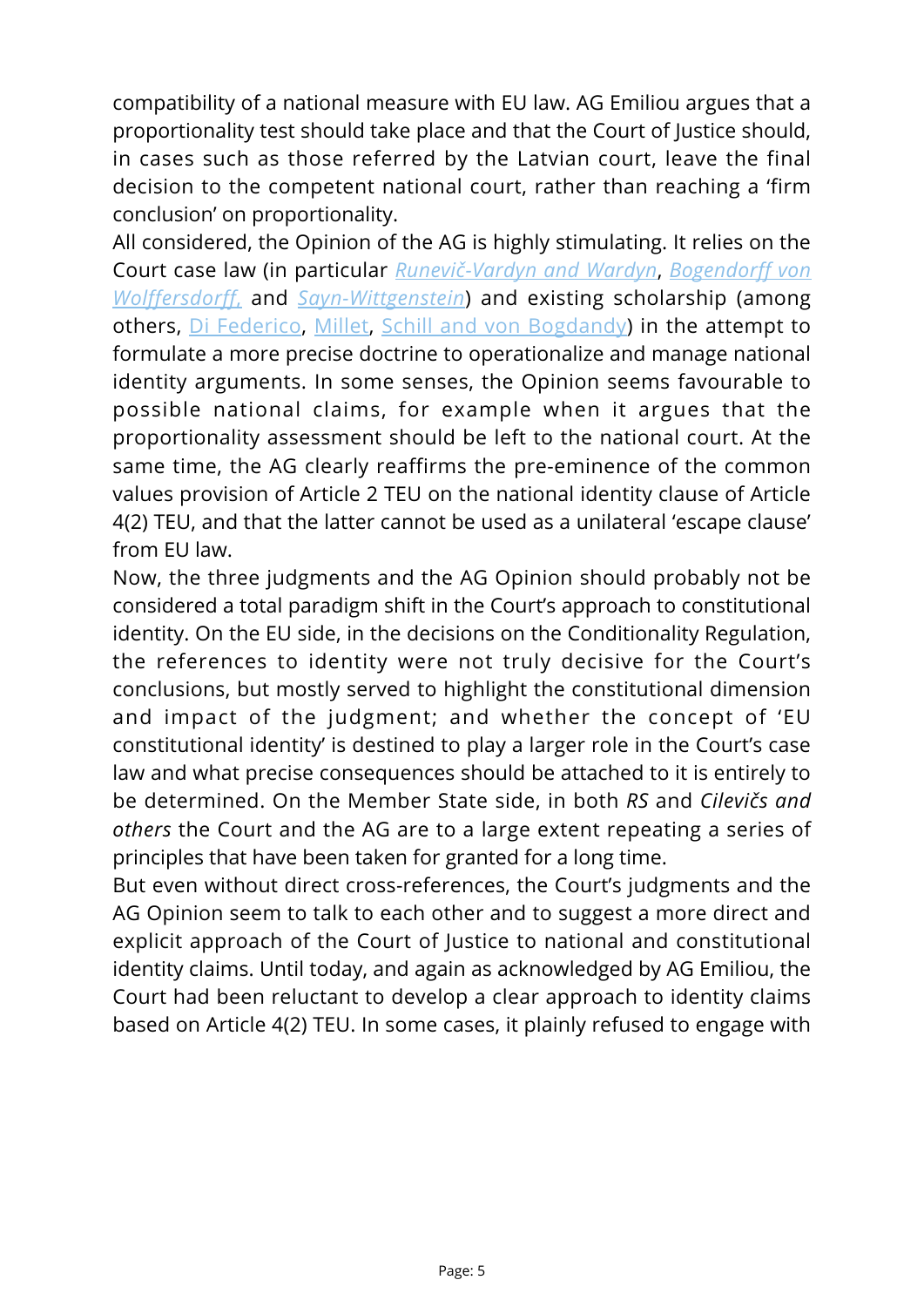identity questions, as in the *[Taricco II](https://curia.europa.eu/juris/liste.jsf?num=C-42/17)* decision. In others, even when accepting claims based on national identity and national diversity, it refrained from making Article 4(2) the focal point of its decisions (as for example in *Bogendorff von Wolffersdorff*). As I have argued in an [earlier](https://kluwerlawonline.com/journalarticle/European+Public+Law/27.3/EURO2021025) [contribution](https://kluwerlawonline.com/journalarticle/European+Public+Law/27.3/EURO2021025) (and see also [Spieker](https://kluwerlawonline.com/journalarticle/Common+Market+Law+Review/57.2/COLA2020031) and [Faraguna](https://kluwerlawonline.com/api/Product/CitationPDFURL?file=Journals%5CEURO%5CEURO2021020.pdf)), the reluctance was probably motivated by the fear that a more precise, and possibly narrow, definition of the identity clause could have exacerbated, rather than resolved, conflicts with national constitutional courts.

The Court seems now on a different trajectory, one in which it is mostly explicitly embracing the language and concept of 'identity', and seems ready to develop a clearer doctrine and approach to Article 4(2) TEU. In all the cases discussed above, there is an attempt to clarify the scope, meaning and impact of Article 4(2) and provide ways for national courts to operationalize it within the boundaries of the EU constitutional framework. This renewed approach could be prompted by two connected considerations. First, the Court may have come to the realisation that in order to fight 'abuses' of constitutional identity (as described [by Fabbrini](https://onlinelibrary.wiley.com/doi/full/10.1111/eulj.12332) [and Sajó,](https://onlinelibrary.wiley.com/doi/full/10.1111/eulj.12332) and [Pech and Kelemen](https://www.cambridge.org/core/journals/cambridge-yearbook-of-european-legal-studies/article/abs/uses-and-abuses-of-constitutional-pluralism-undermining-the-rule-of-law-in-the-name-of-constitutional-identity-in-hungary-and-poland/3DCC6C466E4E3B97448337C0F701CA56)), silence and lack of engagement do not work as an answer. It is actually important to show what the correct and permissible use of identity is, as that helps, in turn, in defining an otherwise loose and vague concept of abuse. Second, the Court seems to be aware of the need to maintain a fair balance between commonality and diversity. The strengthening of commonality with the definition of the Union's own identity in the Conditionality Regulation decision is balanced by an opening – at least to a degree - to national identities, in the sense that the Court in *RS* and the AG in *Cilevičs and others* explicitly accept the possibility that the national identity clause can be used as a benchmark for the validity of EU law and as a ground to derogate from EU law. The formulation of a more precise doctrine of 'constitutional' national identity may incentivize national courts to actually rely more often on Article 4(2), though the Court of Justice stresses the importance to proceduralize those claims: it is essential that the identity claims are raised in the context of the preliminary reference procedure and that national courts exercise sincere cooperation.